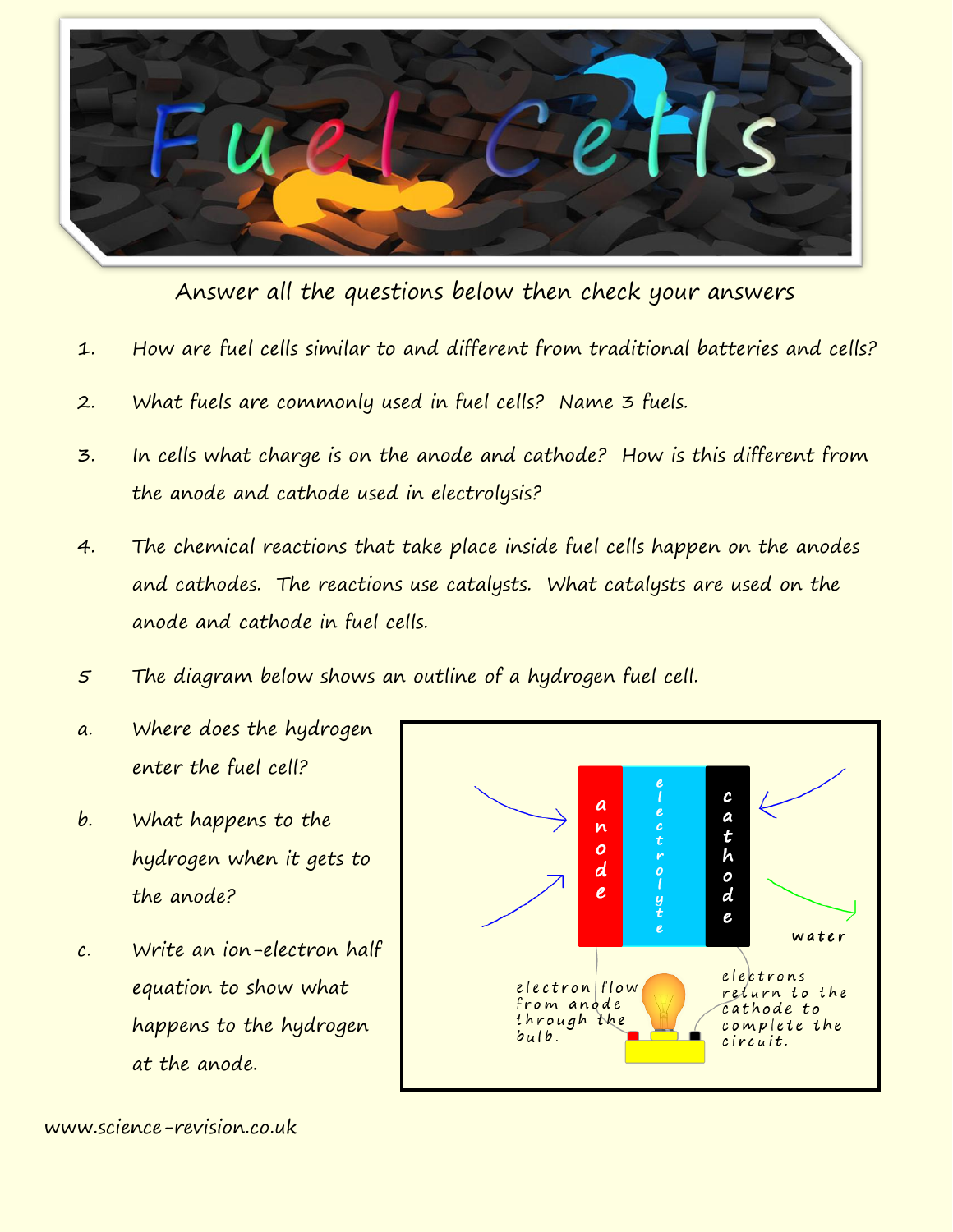- d. the anode half-reaction produces electrons and hydrogen ions. Where do these two product go now in the cell?
- e. Which gas is fed into the fuel cell at the cathode?
- f. What happens to the oxygen gas at the cathode?
- g. Write an ion-electron half equation to show what happens to the oxygen gas at the cathode.
- h. Where in the cell does oxidation and reduction take place?
- i. What waste products does the fuel cell produce?
- j. What are the advantages and disadvantages of using hydrogen fuel cells?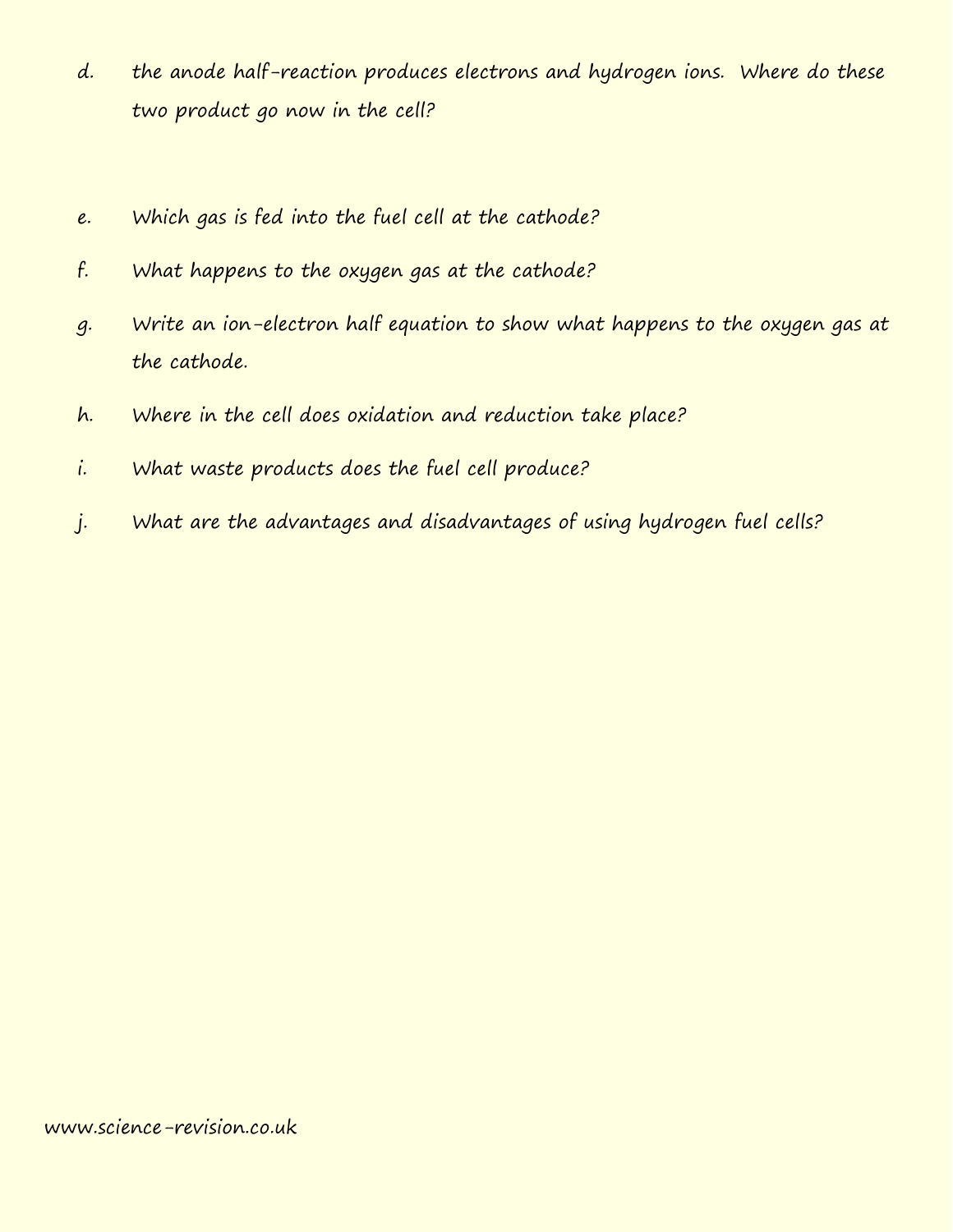## Fuel cells

## Answers

- 1. How are fuel cells similar to and different from traditional batteries and cells? Cells and batteries have chemicals inside them that react to produce an electrical current, a fuel cell has chemicals continually supplied to it that react to produce an electrical current.
- 2. What fuels are commonly used in fuel cells? Name 3 fuels.

Hydrogen, methane and alcohol are the most common fuels used in fuel cells.

3. In cells what charge is on the anode and cathode? How is this different from the anode and cathode used in electrolysis?

Anode has a negative charge, cathode has a positive charge, this is the other way round in electrolysis.

- 4. The chemical reactions that take place inside fuel cells happen on the anodes and cathodes. The reactions use catalysts. What catalysts are used on the anode and cathode in fuel cells. Platinum and nickel are often used in fuel cells. These catalysts coat the anode and cathode.
- 5 The diagram below shows an outline of a hydrogen fuel cell.
- a. Where does the hydrogen enter the fuel cell? At the anode



www.science-revision.co.uk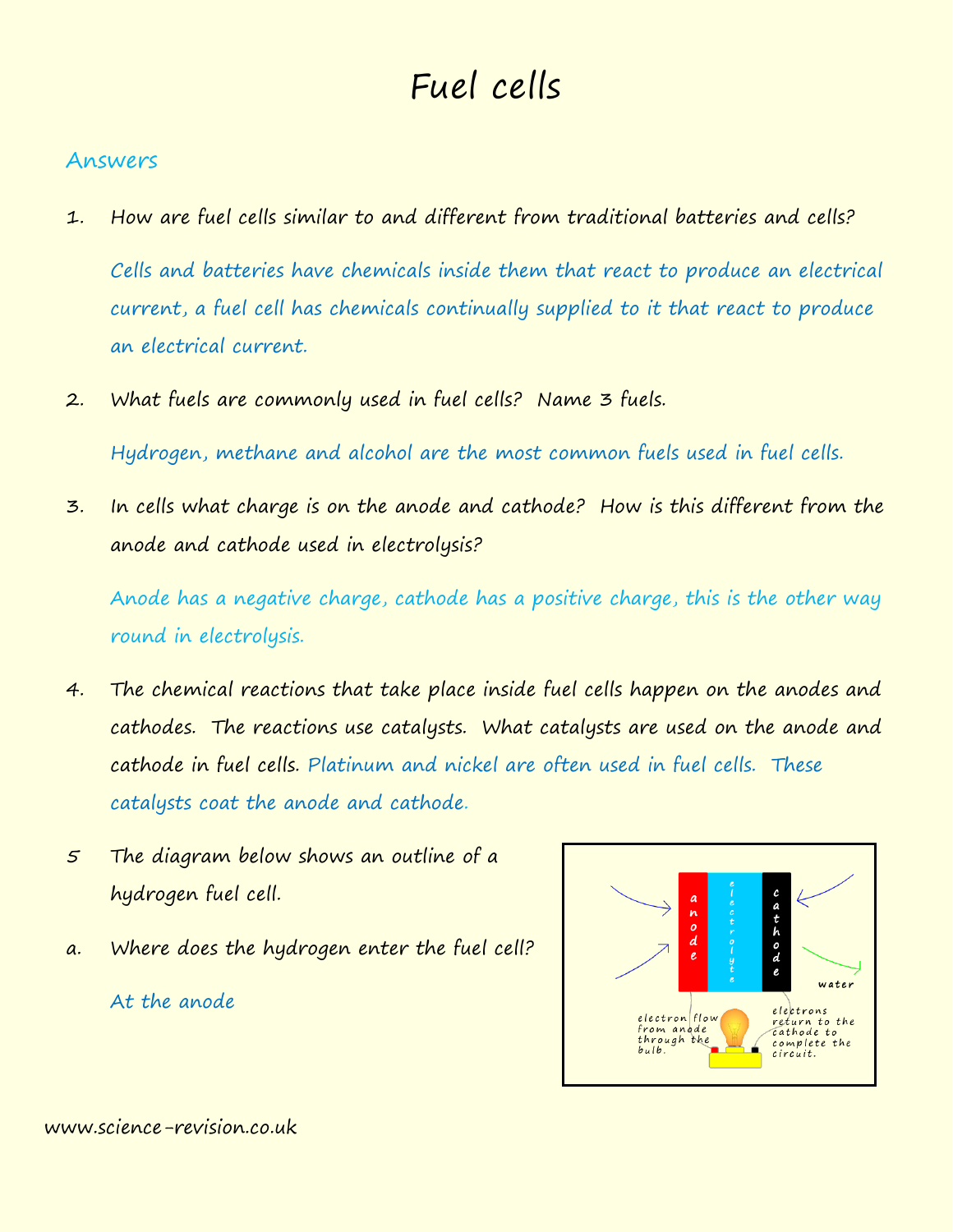b. What happens to the hydrogen when it gets to the anode?

The hydrogen is oxidised. It loses electrons and forms hydrogen ions, H<sup>+</sup> and releases electrons

c. Write an ion-electron half equation to show what happens to the hydrogen at the anode.

 $H_{2(q)} \longrightarrow 2H^{+}_{(aq)} + 2e$ 

d. the anode half-reaction produces electrons and hydrogen ions. Where do these two product go now in the cell?

The electrons form an electrical current and travels through whatever the fuel cell is being used to power. The hydrogen ions pass through the semi-permeable membrane and enter the electrolyte and then start moving towards the cathode.

e. Which gas is fed into the fuel cell at the cathode?

## Oxygen gas

f. What happens to the oxygen gas at the cathode?

The oxygen gas is reduced, it gains electrons and reacts with the hydrogen ions from the electrolyte to form water.

g. Write an ion-electron half equation to show what happens to the oxygen gas at the cathode.

 $O_{2(q)}$  + 4H<sup>+</sup>(aq) + 4e -  $H_2O_{(l)}$ 

h. Where in the cell does oxidation and reduction take place?

Oxidation takes place at the anode and reduction at the cathode. Overall this is a redox reaction.

www.science-revision.co.uk